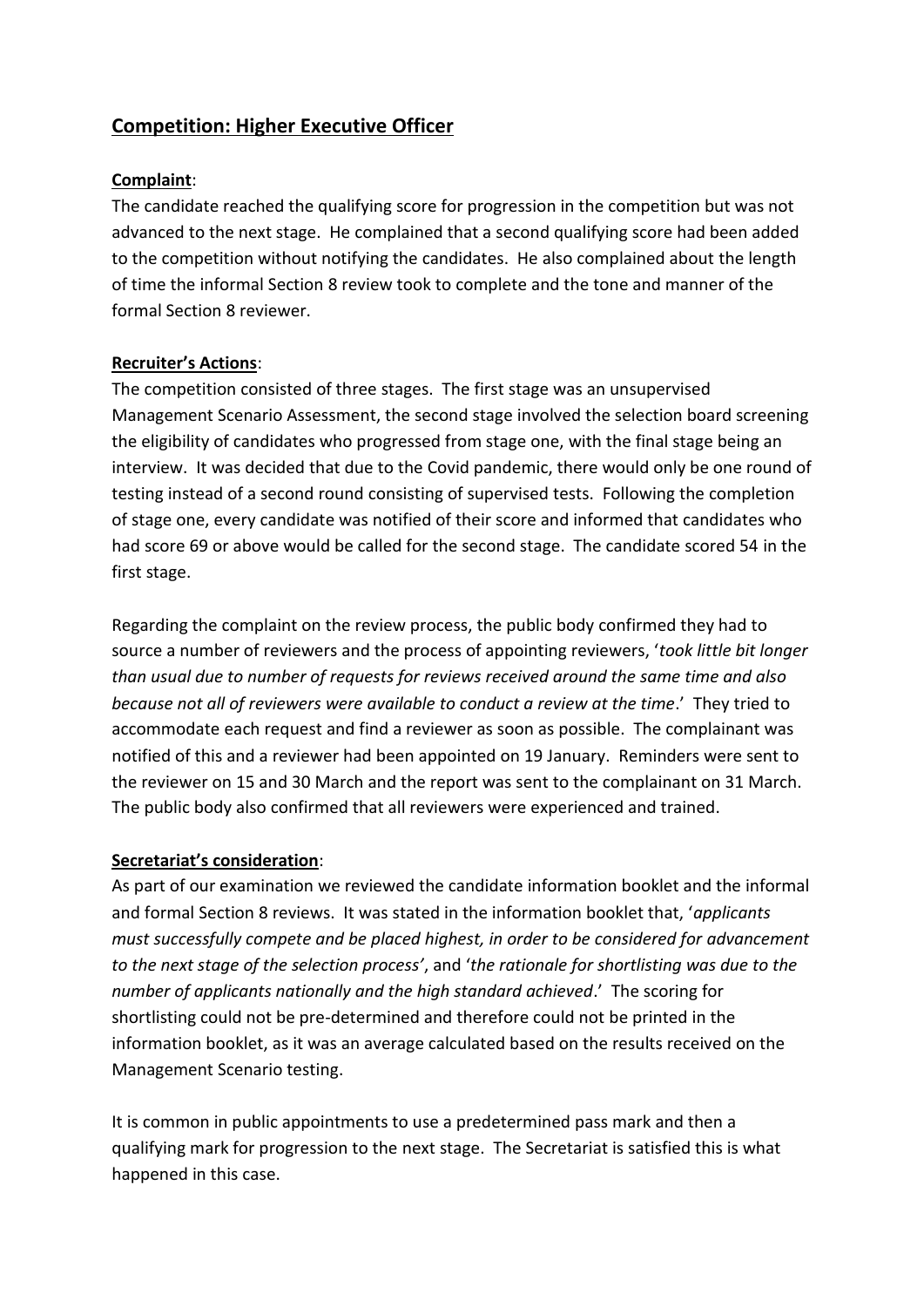While the Secretariat can understand practical difficulties faced by the recruiter in sourcing reviewers, the candidate still experienced a significant and unnecessary delay. We are of the view that these difficulties could have been significantly mitigated by identifying reviewers when the competition is announced rather than when complaints are received.

The complaint also raised issues regarding the tone of the reviewer's formal report. The report, while it details the actions the reviewers took during the review, it does not fully outline the reviewers own considerations of the matters before them. The final sentence in the report does state that the reviewer finds that all procedures during the competition were followed but it is not clear, with reference to the candidates' allegations how this conclusion was reached.

## **Decision**:

We find that there was limited clarity on the point that achieving the qualifying mark does not guarantee progression in the competition and that the internal formal review conducted could have been more thorough in considerations of the candidate's allegations. However, in our view these shortcomings were not of a scale that would justify a finding that there was a breach of the Code. While no breach was found, we do have the following recommendations to improve the clarity of these competitions:

- 1. The information booklet should give more clarity to the fact that scoring above the pass mark does not guarantee progress to the next stage
- 2. The terminology of, '*you have reached the qualifying standard*' in the result email should be changed to, '*you have passed the Management Scenario Test*.' This should also improve clarity for applicants
- 3. When planning a recruitment campaign, the public body should identify reviewers in advance of the competition (or at least in advance of the completion of stage one). This is to allow for timely turnarounds of reviews so that any review decision that may alter a candidate's final placing in the competition can be implemented for that competition
- 4. The public body should also ensure that reviewers are fully trained in the tone, manner and format which should be used when corresponding with complainants

## **Outcome:**

Following further correspondence with the public body, the Commission is satisfied that the recommendations have been implemented.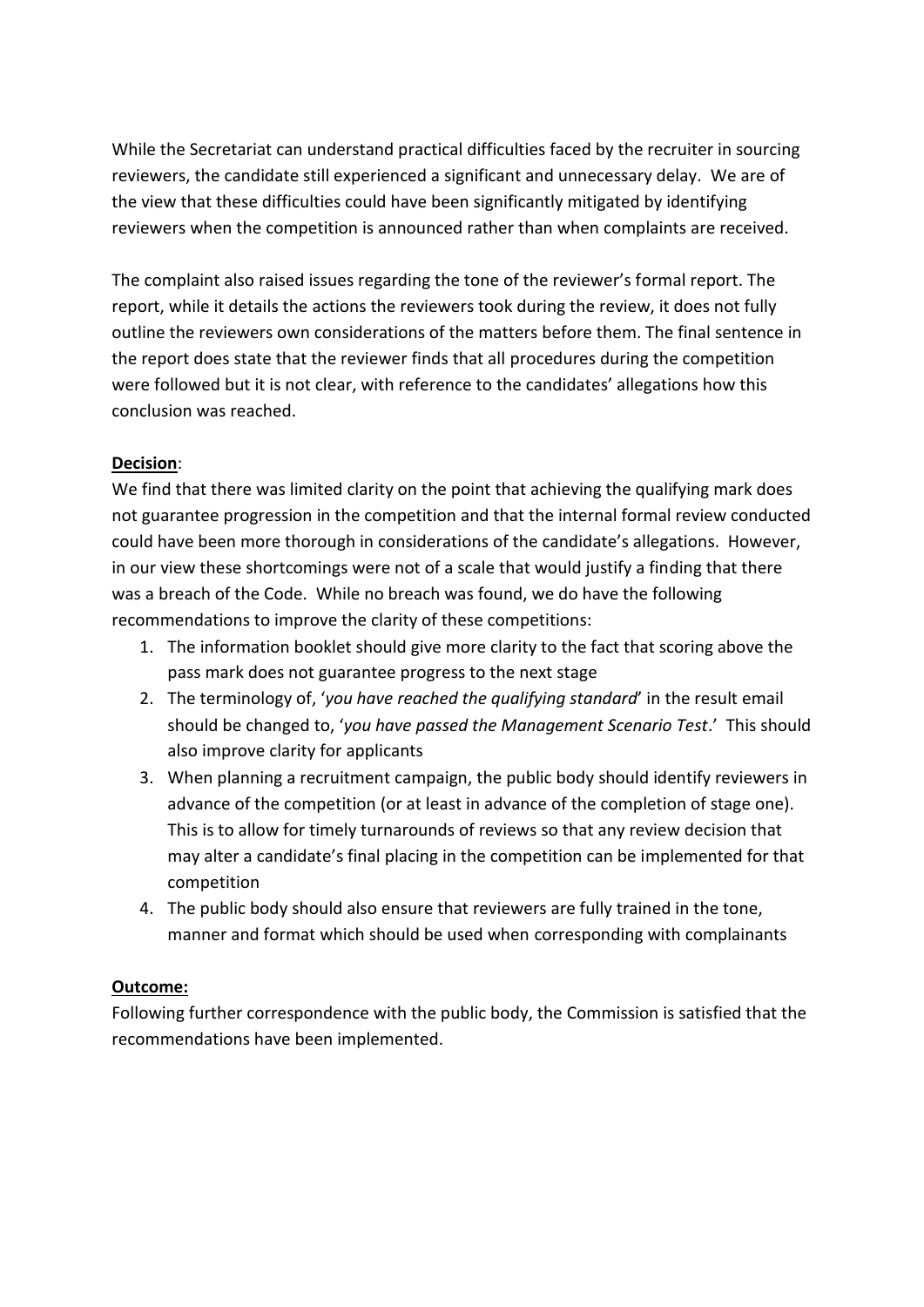# **Competitions: Law Agent for two separate public bodies**

## **Complaint**:

The candidate was unsuccessful in both competitions and complained with regard to one of the competitions that:

- 1. The fact there were two separate progression marks for the same role meant candidates were not treated consistently
- 2. The feedback provided on her participation in the competitions was insufficient

## **Recruiter's Actions**:

The competitions were advertised and selection had been based on the application form submitted by the candidate. On receipt of the application forms, suitable candidates were invited to a preliminary interview for the positions.

Regarding the progression marks, the complainant reached the overall eligibility mark in both competitions but did not meet the specific overall progression marks decided by the boards in both competitions and therefore was not progressed to the final interview stage of either. The progression marks were 215 for one of the competitions and 150 for the other. The reviewer was assured by the recruitment manager that the board's decision to make 150 the cut off mark was based on the candidate pool and the scores achieved by each candidate at the preliminary interview stage. The interview board engaged with the recruitment unit during the preliminary interview process in advance of agreeing the progression mark. The reviewer also compared the overall scores of candidates in the competition. He was satisfied that the cut off score was based on the breadth of scoring achieved by the entire candidate pool. The recruiter conducting the competition also explained that the progression mark varies from competition to competition, depending on the standard of candidates and the number undertaking the preliminary interview. In these cases, the progression marks differed as they were two different competitions even though they were both recruiting for a similar role.

Regarding the feedback, the reviewer had assessed it and was satisfied that it was clear and that it explained the reasoning why the complainant was not progressed to the next stage.

## **Secretariat's consideration**:

The body conducting the competitions provided the candidate information booklet, information on the process carried out in order to apply progression marks and examples of candidate results, (both for those who did progress onto the next stage of the competition and those that did not). The complainant provided the feedback letter for both competitions.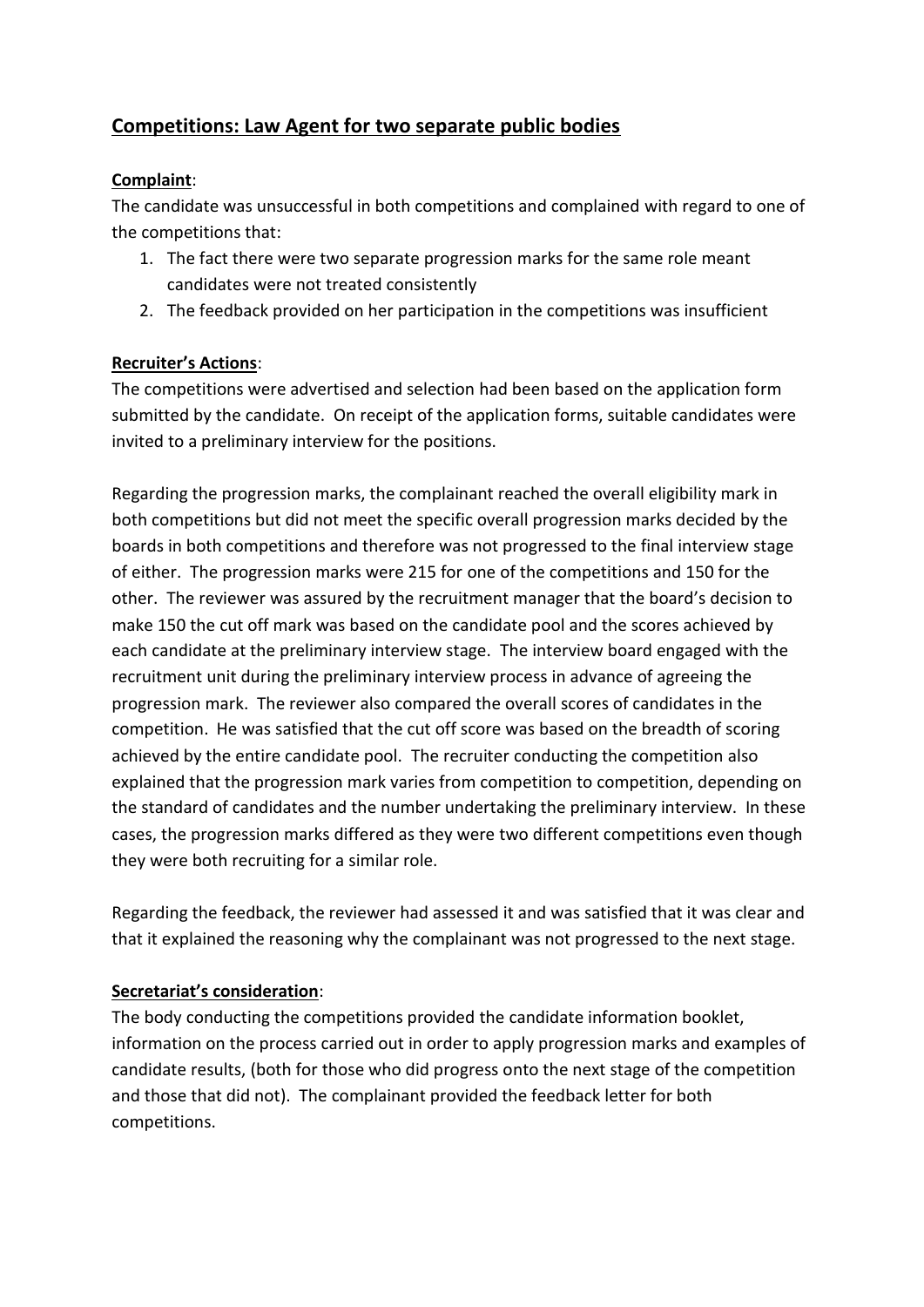The candidate booklets specified that, while candidates may reach the required standard, only those scoring high enough to be considered for the post would be progressed to final interview. Examination of the assessment sheets for both successful and unsuccessful candidates support a conclusion that only those candidates who scored highest were progressed to final interview. The feedback sheets provided by the complainant broke down the scores she was awarded in each category and confirmed the progression marks that were set by the boards following the interviews. There was also the following final summary included on the feedback sheet, "*At interview, (complainants name) performed satisfactorily across all competencies, however in a competitive field she did not achieve a total score high enough to be part of the smaller group being invited to the final round of interviews*."

In light of the above, the Secretariat does not consider that there is any evidence to support a conclusion that the difference in progression marks used in both competitions meant candidates were not treated consistently. The Secretariat also considers that the feedback provided to the candidate was reasonable.

## **Decision**:

As the Secretariat is satisfied that the assessment stage of the competition was conducted accordingly, no breach of the Code is found. For that reason, no further follow-up action by the public body is required.

# **Competition: Home Support Manager**

## **Complaint**:

The candidate was unsuccessful in the competition and complained that:

- 1. He received an initial notification that he was deemed eligible for the role but was later told that an administrative error had occurred and that he was not eligible
- 2. The documentation he got from the interview board regarding how the decision was reached to deem him ineligible was not very clear in relation to the process

## **Recruiter's Actions**:

Regarding the candidate being initially told he was eligible, the reviewer confirmed that the candidate had been told in error that he had been shortlisted for the next stage of the competition when in fact he had not qualified. The reviewer spoke to the Campaign Manager who had reviewed the documentation relating to the eligibility/shortlisting exercise. Through a phone call with the board, the Campaign Manager had misinterpreted that the complainant was eligible for the next stage of the competition. The board were discussing the levels of evidence provided by the complainant in his application form, which led the campaign manager to erroneously believe they were carrying out a shortlisting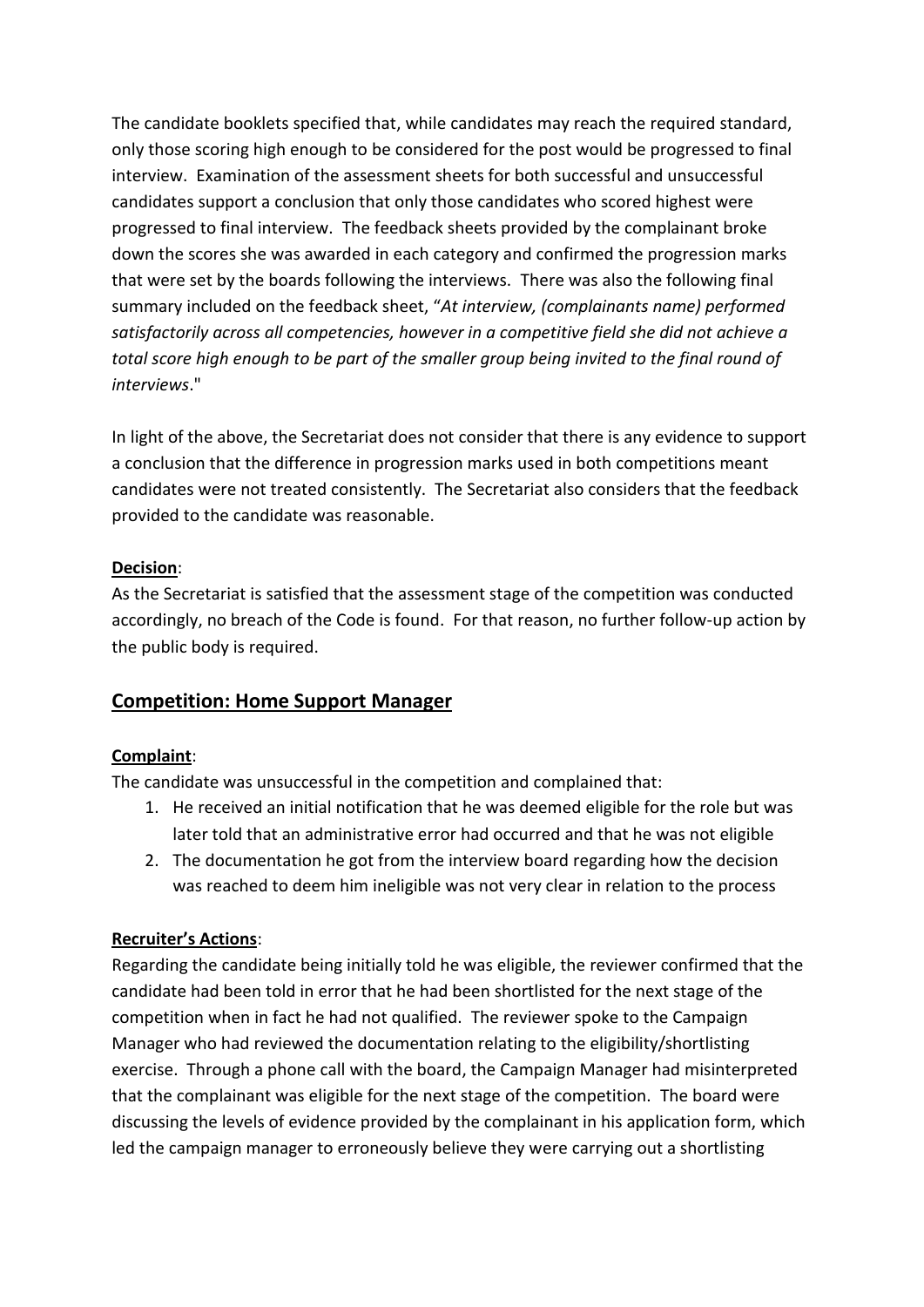exercise. The campaign manager apologised for the error that occurred and the repercussions that followed.

Regarding the documentation on the process, the complainant was provided with a table listing the four areas in which experience was required from the application form. The table stated "yes" or "no" for whether or not a candidate was considered to have the necessary experience for each area. The complainant was deemed eligible in one out of the four areas and the reason why was noted as "*Insufficient depth & breadth of experience as relevant to the role*". The reviewer found that this feedback provided to the complainant was insufficient as it was not clear and transparent. The reviewer recommended that candidates who were unsuccessful should be provided with an eligibility/shortlisting assessment sheet in order to give greater understanding to the candidate regarding the board's decision. The reviewer also recommended that the Excel spreadsheet used to document the decisions of the Eligibility/Shortlisting panel be amended to reflect the difference between both stages of the process and provide for more robust and transparent reflection of decisions reached.

## **Secretariat's consideration**:

The public body provided the following documentation relating to this case:

- Initial Section 8 complaint submission and review
- Candidate booklet and job specification
- Application form submitted by the complainant as well as by other candidates (both successful and unsuccessful) for comparison
- Excel spreadsheet used for shortlisting
- Clarification of the shortlisting process that was carried out

Having analysed the documentation, including the four criteria under which applications were assessed, the Secretariat is satisfied that the public body examined all the application forms and there is no evidence to suggest that this examination wasn't appropriately thorough or was inconsistent among and between candidates. There were also no discrepancies to show that the complainant was treated any differently to other candidates. In this regard we see no evidence to justify a conclusion that the shortlisting process was carried out unfairly.

Regarding the clarity of the documentation provided to the candidate, the Secretariat would agree with the reviewer's recommendation that the eligibility/shortlisting assessment sheets should be amended for future campaigns in order to give candidates a greater understanding of the board's decision-making.

## **Decision**:

As the Secretariat is satisfied that the assessment stage of the competition was conducted according to the Code, no breach is found. We liaised with the public body on the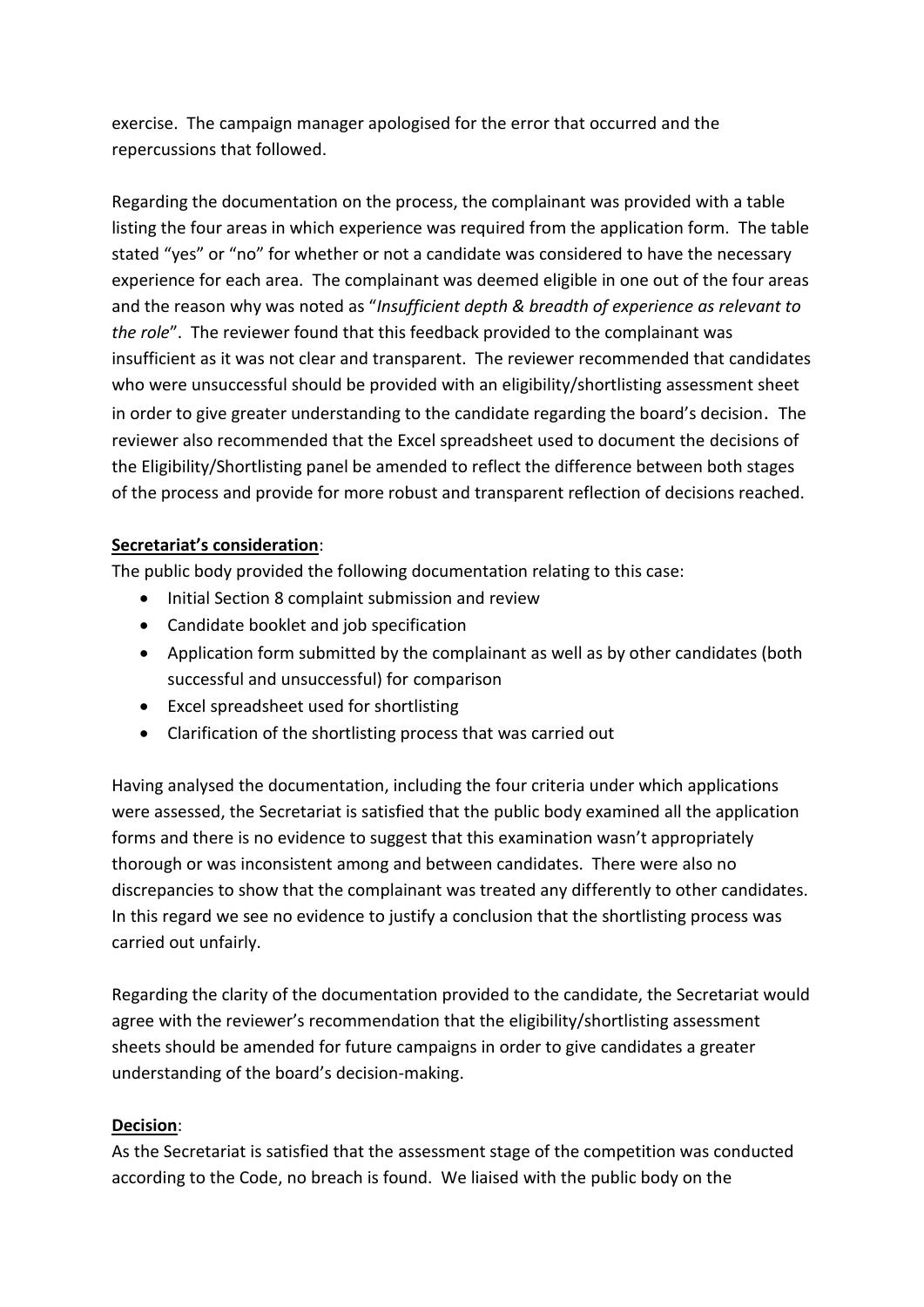implementation of the recommendations noted in both the formal review and following our own examination. The public body has confirmed the following actions for future campaigns:

- 1. It has updated the excel spreadsheet layout to aid the shortlisting process for future campaigns
- 2. The Excel spreadsheet used to document the decisions of the Eligibility/Shortlisting panel has been amended to reflect the difference between both stages of the process and provide for more robust and transparent reflection of decisions reached
- 3. In order to improve transparency of feedback, the public body is currently working with their team to ensure that the eligibility/shortlisting sheets are completed for each candidate and that there is sufficient feedback given so that they are aware of how a decision was reached in relation to their ineligibility. These sheets will be provided to both unsuccessful candidates and successful candidates for all future campaigns
- 4. The public body has also addressed the communication issue with regard to the campaign manager's error and the relevant guidance and training has been implemented to avoid reoccurrence

**Outcome**: As the Secretariat is satisfied that the above actions have been implemented or will be implemented in the near future, no further follow-up action is required.

# **Competition: Head of Finance in the Civil Service**

## **Complaint**:

The candidate was unsuccessful at the shortlisting stage and was not brought forward to the interview stage of the competition. He complained that he did not get feedback on the shortlisting process, and that this lack of feedback meant he was unable to determine if there were grounds for appeal in relation to his application.

## **Recruiter's Actions**:

The competition was advertised and selection was based on the application forms submitted by candidates. On receipt of the application forms, suitable candidates were invited to a preliminary interview for the position. The complainant was not shortlisted based on his application form and therefore was not invited to interview for the position. The candidate sought a review on the basis he did not get feedback which would give him a basis to decide if he had grounds to appeal the decision not to call him for interview. The public body told him that he did not need to get feedback on his participation in the competition to submit a review and explained he had the choice to submit a Section 7 review based on the outcome of his application or a Section 8 review based on a contended flaw in the recruitment process. The candidate submitted a Section 8 review on the basis that he had not received the feedback he had asked for.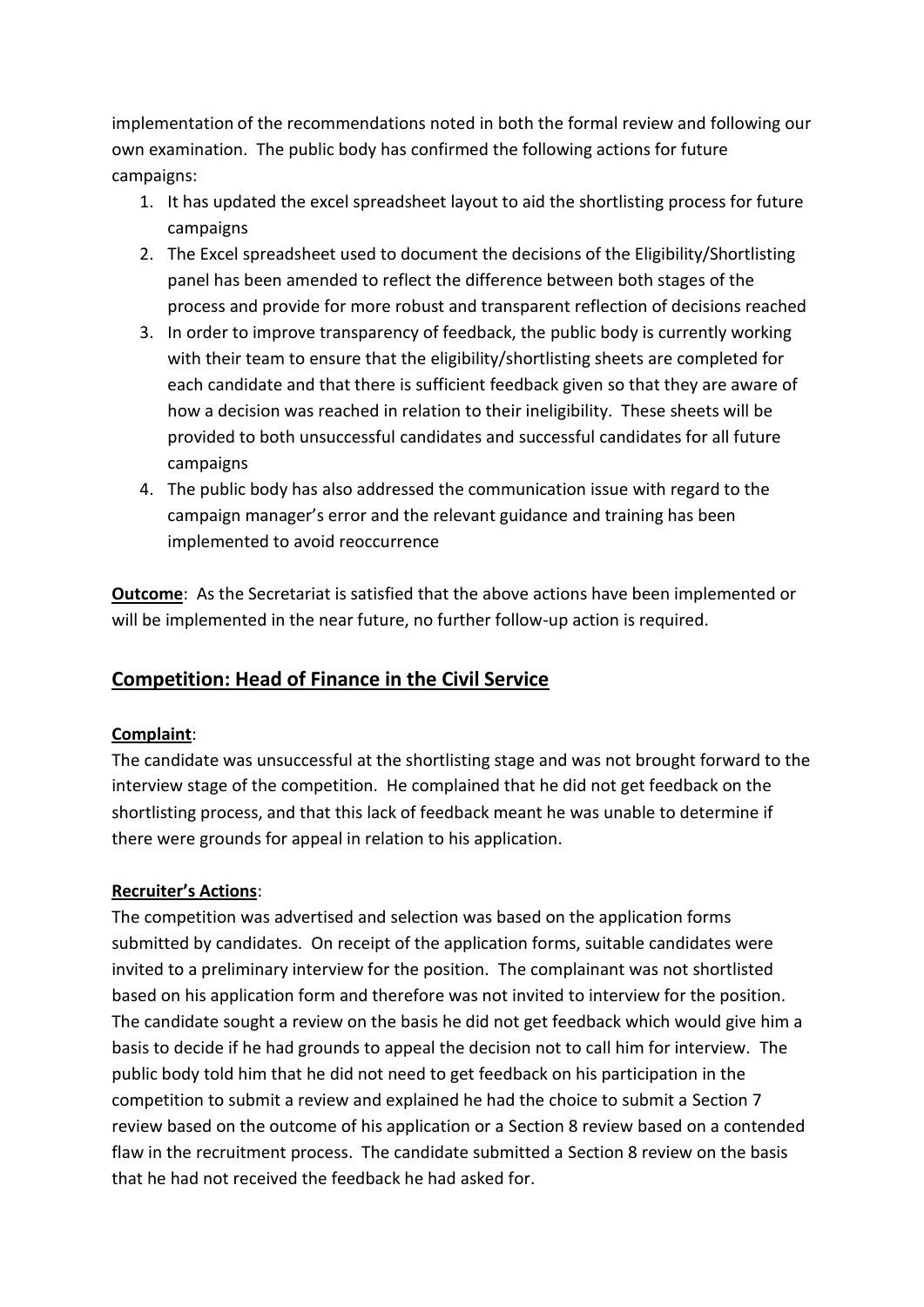The reviewer was not clear on what element(s) of the Code the candidate contended had been breached so he conducted a general review of the process. The reviewer examined the Candidate Information Booklet, the complainant's request for review and his correspondence with the public body. He assessed the competition and the selection process, and consulted with the recruitment unit responsible for overseeing the competition.

The reviewer confirmed the candidate had been given feedback that he "*displayed evidence of Post Qualification experience but did not provide sufficient evidence of Senior Level Leadership and Management experience at the level required for this senior role relative to those candidates shortlisted*." He found that the feedback provided to the candidate, which was sent later on the same day that the candidate sought the review, was reasonable as it adequately explained why the candidate had not progressed to the next stage of the competition. The reviewer was also satisfied that the recruitment process implemented for the competition adhered to the principles of probity, appointments made on merit, an appointment process in line with best practice, a fair appointment process applied with consistency, and appointments made in an open, accountable and transparent manner. The reviewer found no evidence that there has been a breach of the CPSA Code of Practice.

## **Secretariat's consideration**:

The public body provided the following documentation on the competition:

- 1. Candidate booklet for the competition
- 2. The complainants Section 8 complaint submission
- 3. The complainants Section 8 review result
- 4. The request submitted by the candidate for feedback and the response provided
- 5. The shortlisting process and how it was applied in relation to this competition, including information on the composition of the interview board and its deliberations on the competition
- 6. Correspondence between the complainant and the public body

Analysis of this documentation showed that the candidate booklet explained that candidates did not need to have got feedback to seek a review of the decision(s) made on their application. The Secretariat agreed with the reviewer's finding that the feedback provided to the candidate was reasonable as it adequately explained why the candidate had not progressed to the next stage of the competition. The Secretariat is also satisfied that the board was properly constituted and that the records of its assessment of candidates show that a thorough short-listing process has been undertaken which was structured in line with the Code of Practice.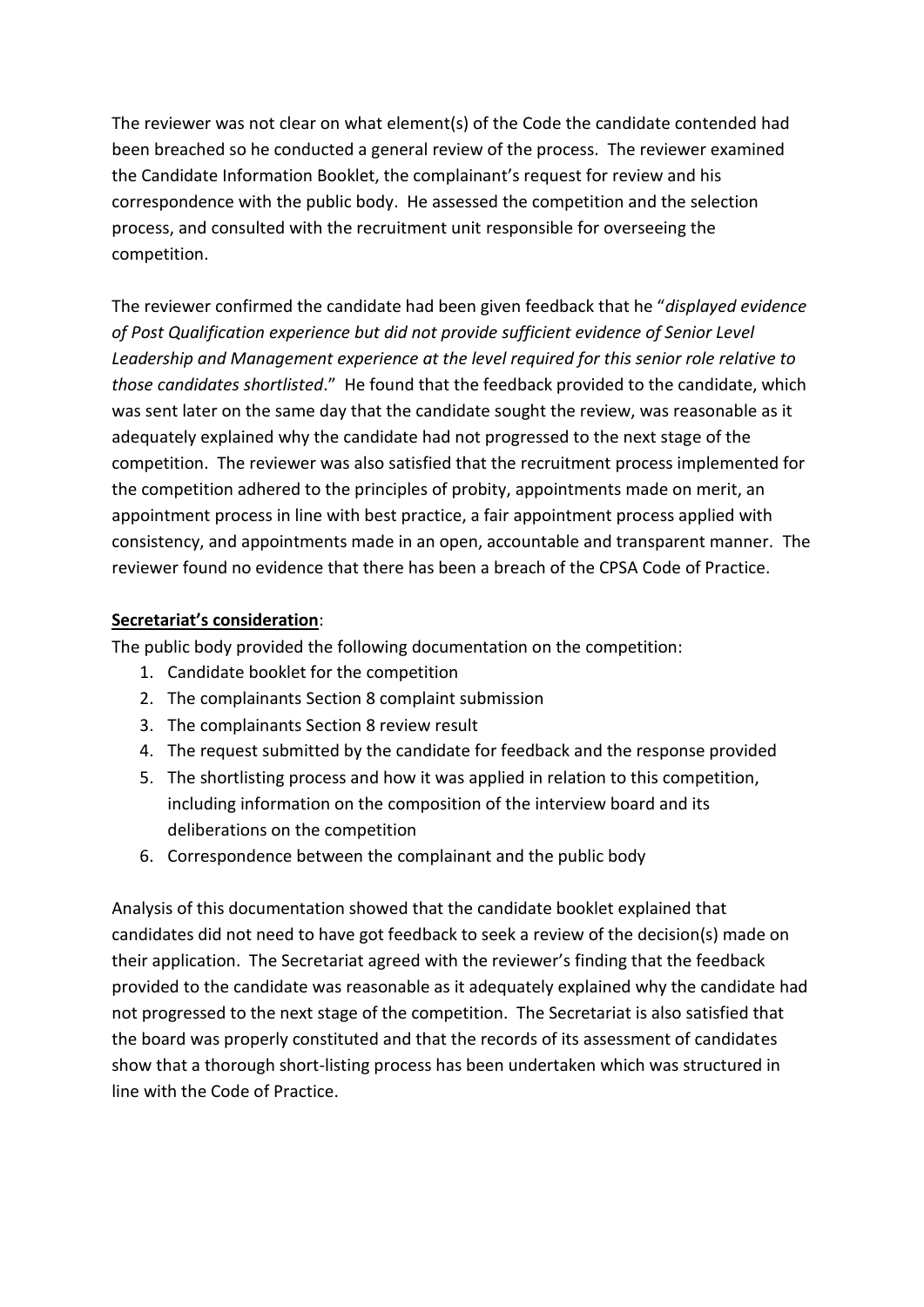## **Decision**:

As the Secretariat is satisfied that the assessment stage of the competition was conducted according to the Code, no breach is found. While no breach of the Code was found, we made the following recommendation to the public body:

 in future cases where reviewers are not clear on what a candidate has sought in a review, the reviewer should contact the candidate to seek such clarity before the review is conducted

## **Outcome**:

As the Secretariat is satisfied that the above recommendation have been actioned, no further follow-up action is required.

## **Competition: Head of Finance in the Civil Service**

## **Complaint**:

The candidate was unsuccessful at the shortlisting stage and was not brought forward to the interview stage of the competition. He complained that he did not get feedback on the shortlisting process, including how it was conducted, how his marks were measured against the selection criteria, notes taken by the board in assessing his application and details on relevant qualifications of board members. He complained that this lack of feedback meant he was unable to determine if there were grounds for appeal in relation to his application.

## **Recruiter's Actions**:

The competition was advertised and selection was based on the application forms submitted by candidates. On receipt of the application forms, suitable candidates were invited to a preliminary interview for the position. The complainant was not shortlisted based on his application form and therefore was not invited to interview for the position. The candidate sought a review on the basis he did not get feedback which would give him a basis to decide if he had grounds to appeal the decision not to call him for interview. The public body told him that he did not need to get feedback on his participation in the competition to submit a review and explained he had the choice to submit a Section 7 review based on the outcome of his application or a Section 8 review based on a contended flaw in the recruitment process. The candidate submitted a section 8 review on the basis that he had not received the feedback he had asked for.

The reviewer was satisfied that the recruitment process implemented for the competition adhered to the principles of probity, appointments made on merit, an appointment process in line with best practice, a fair appointment process applied with consistency, and appointments made in an open, accountable and transparent manner. The reviewer found no evidence that there has been a breach of the CPSA Code of Practice.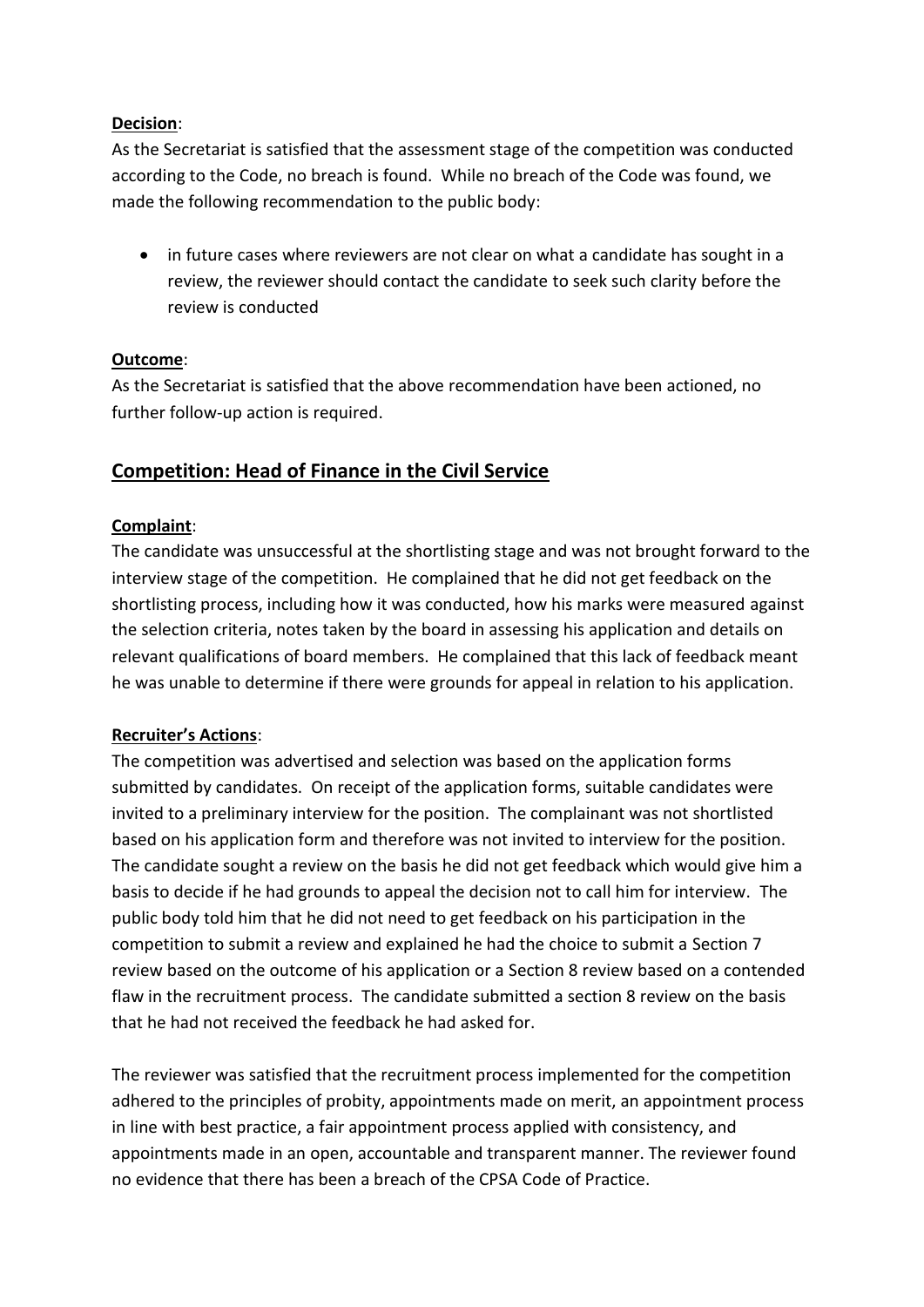## **Secretariat's consideration**:

The public body provided the following documentation on the competition:

- 1. Candidate booklet for the competition
- 2. The complainants Section 8 complaint submission
- 3. The complainants Section 8 review result
- 4. The request submitted by the candidate for feedback and the response provided
- 5. The shortlisting process and how it was applied in relation to this competition, including information on the composition of the interview board and its deliberations on the competition
- 6. Correspondence between complainant and the public body

Analysis of this documentation showed that the candidate booklet explained that candidates did not need to have got feedback to seek a review of the decision(s) made on their application. The Secretariat agreed with the reviewer's finding that the feedback provided to the candidate was reasonable as it adequately explained why the candidate had not progressed to the next stage of the competition. From reviewing the documentation, the Secretariat is also satisfied that the board was properly constituted and that the records of its assessment of candidates show that a thorough short-listing process has been undertaken which was structured in line with the Code of Practice.

#### **Decision**:

As the Secretariat is satisfied that the assessment stage of the competition was conducted according to the Code, no breach was found.

While no breach of the Code was found, the following recommendation was made:

 Candidates should be informed in advance of the possible review processes and the outcomes of each. This could be done through inclusion of a section on the review function in the candidate information booklet for future competitions which could include confirmation that detailed feedback is not required for candidates to seek reviews

## **Outcome**:

As the Secretariat is satisfied that the above recommendation have been actioned, no further follow-up action is required.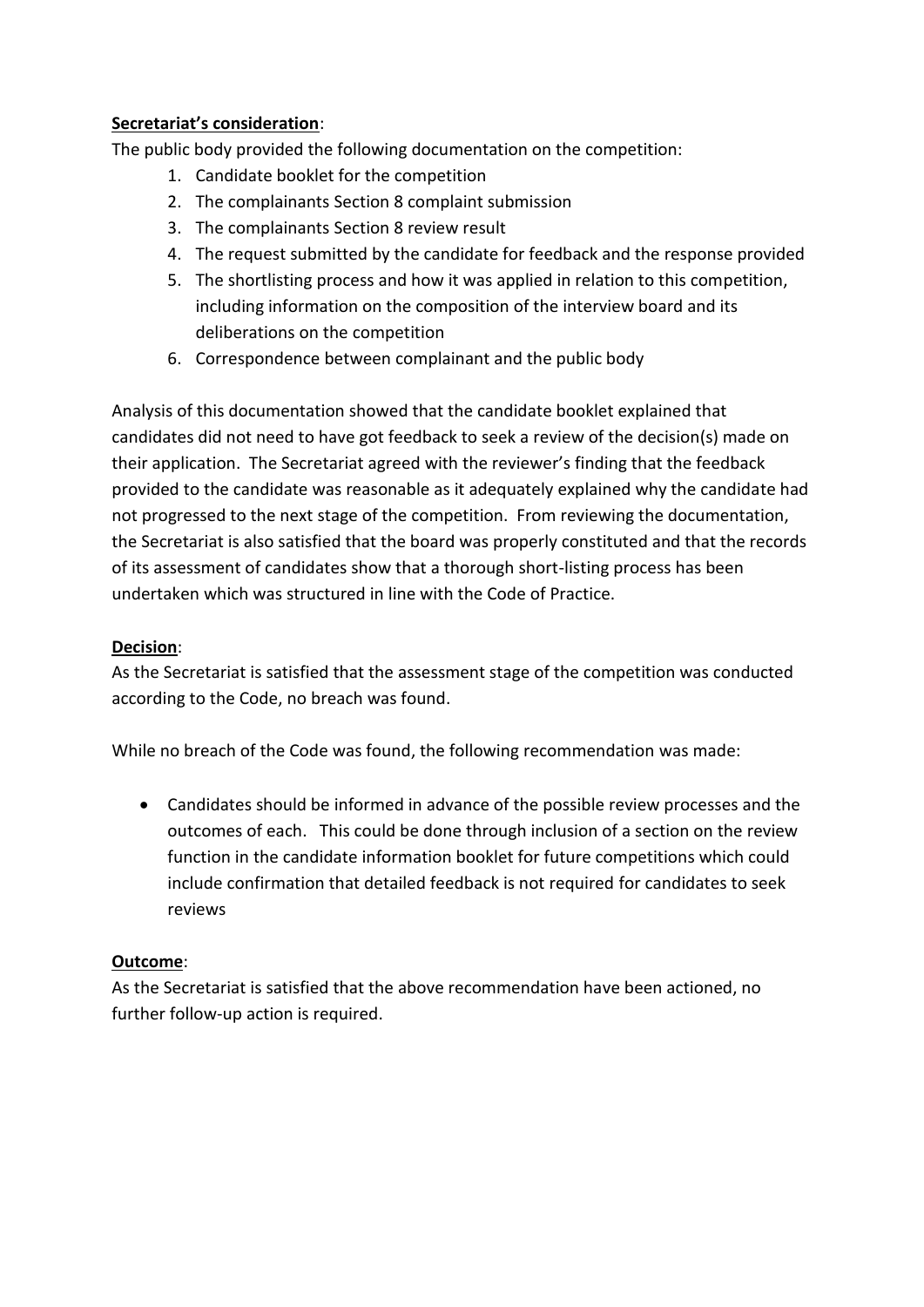# **Competition: Assistant Principal in the Civil Service**

## **Complaint**:

The complainant was asked to confirm her attendance at interview through an email rather than through a notice on her Message Board for the competition. The complainant contended that this put her at a disadvantage as she was communicated with differently to other candidates.

## **Recruiter's Actions**:

The competition was run by a public body who called candidates that had progressed to the interview stage, in batches through posting notices on each candidate's competition Message Board. The complainant had expressed interest in posts in a named county. A vacancy arose in that county which, due to the timing of when the vacancy arose, stood to be filled from the fifth batch of candidates to be called for interview. In light of the complainant's expression of interest, the public body added her to the fifth batch so that she could be considered for the vacancy should she be successful at interview. The act of moving the complainant into the fifth batch led to the administrative error in her being asked by email to confirm her attendance at interview before being initially informed of her progression to interview stage through a posting on her Message Board.

The complainant raised this error with the public body who immediately arranged for the appropriate posting to be put on the complainant's Message Board. The complainant also contended that the fact she was not initially told about her progression to interview meant she did not have enough time to get interview training before her interview. In their review of the complaint, the public body confirmed that their competition booklet stated that it is the responsibility of all candidates to take whatever steps they consider relevant to be adequately prepared for each stage of the selection process. The public body also confirmed that all the other candidates in the fifth batch got at least eight days' notice of their interviews via their Message Boards. While the complainant got her communication through email rather than a posting on her Message Board, the public body confirmed that it scheduled her interview on a date that ensured she got the same eight days' notice that other candidates got. The reviewer apologised to the complainant for the error that occurred in her case.

## **Secretariat's consideration**:

The Secretariat is satisfied the candidate booklet for the competition demonstrated that candidates were told in advance that it was their own responsibility to ensure they were adequately prepared for the different stages of the selection process. In response to a query from the Secretariat, the public body provided records that showed its scheduling of the complainant's interview was the same notice for interview as other candidates called in the same batch. The Secretariat also asked the public body why the apology was not issued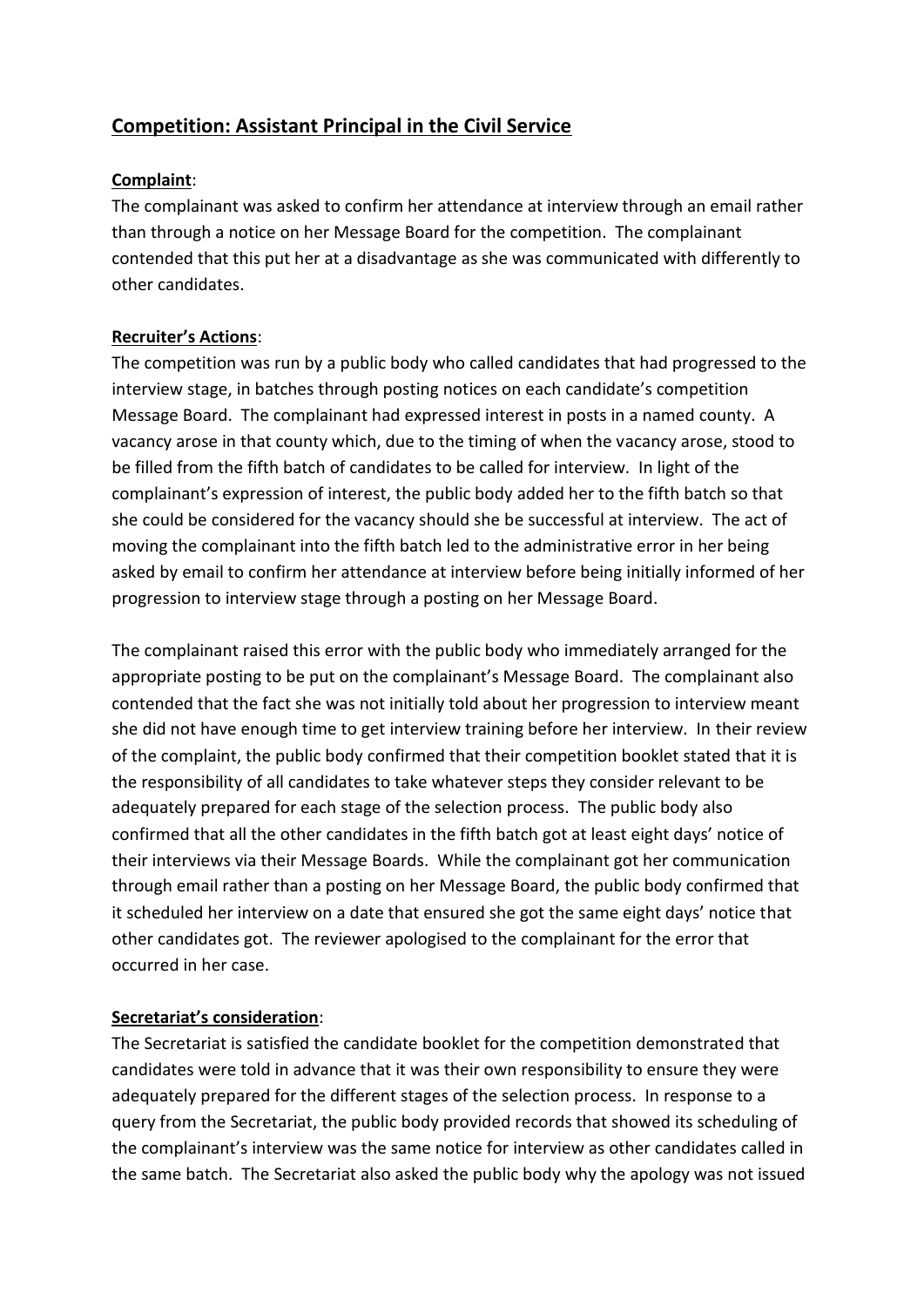at the time the error was noticed rather than at the end of the review process. The public body replied that it did not apologise when the error was noticed as it was satisfied the issue had been properly resolved at that time.

The Secretariat is satisfied that the information provided by the public body demonstrates that the complainant got similar notice of interview as other candidates, and agrees that the public body properly and promptly resolved the issue once the complainant brought it to their attention. However, while agreeing the issue was resolved, such resolution does not justify any delay in apologising to the complainant for the error that occurred in her case.

## **Decision**:

As the Secretariat is satisfied that the complainant got the same notice of interview as other candidates and the same information about candidates being responsible for competition preparation, no breach of the Code is found. While no breach of the Code was found, the Secretariat recommended the following:

- In future cases where errors occur, the public body should apologise to any candidate affected by such errors immediately, rather than awaiting completion of any internal review
- In situations where candidates are being brought forward from later batches, separate communication channels should be used

## **Outcome**:

As the Secretariat is satisfied that the above recommendations have been actioned, no further follow-up action is required.

# **Competition: Senior Environmental Health Officer**

## **Complaint**:

The candidate was told she was successful in the competition and was placed on a panel for appointments but was then told the competition was to be re-run. Following the rerun of interviews, the complainant placed significantly lower on the panel in comparison to the original panel. The complaint complained that:

- 1. She gave the same competency answers to both interview boards with outrageous variance in the marks she was given
- 2. Three of the original six interviewers were involved in the re-run competition which meant the five recruitment principles of probity, merit, best practice, fairness and transparency were compromised
- 3. There was a potential conflict of interest as the reviewer appointed to examine her complaint was the personal assistant to the Assistant Director of HR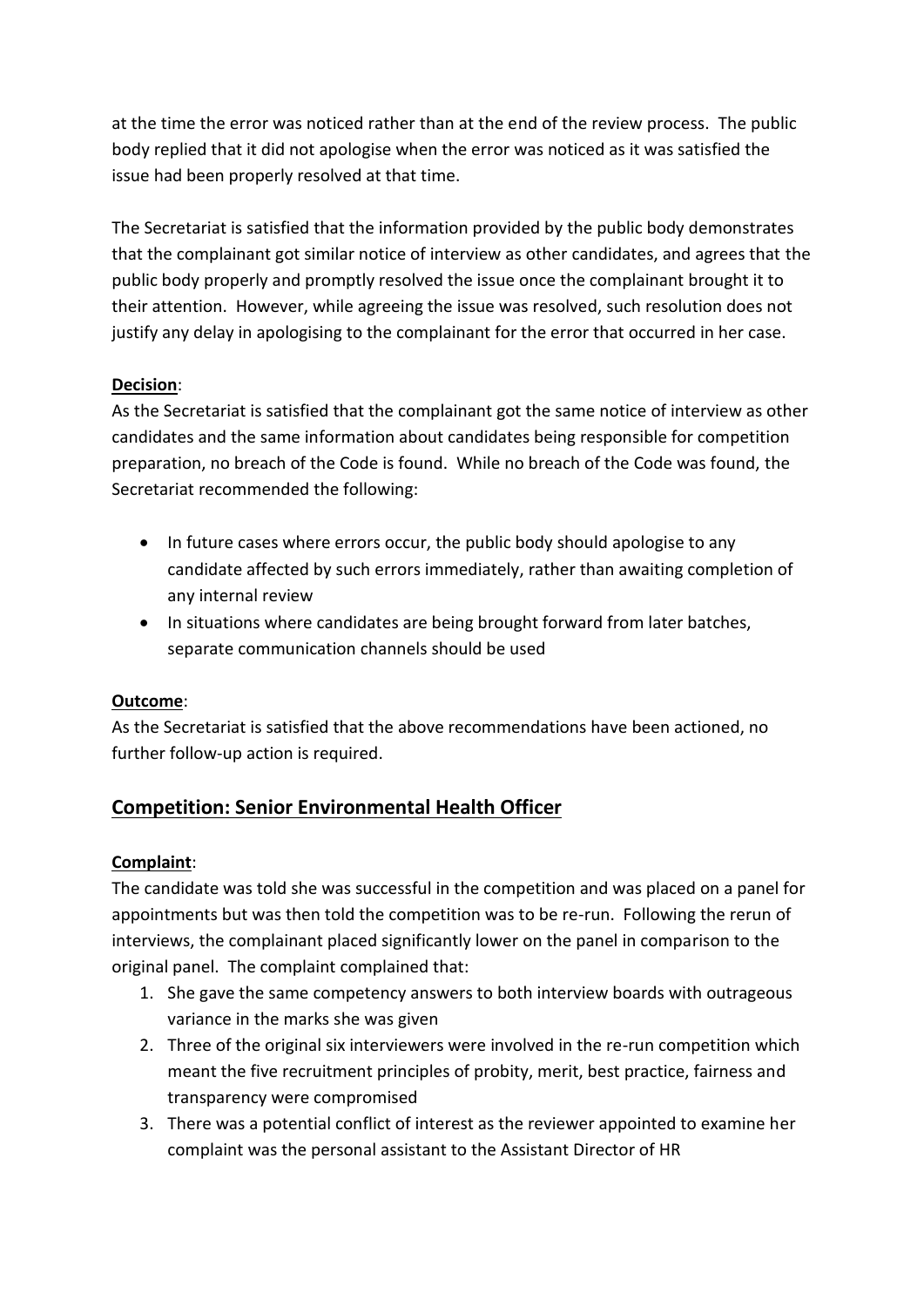#### **Recruiter's Actions**:

The public body used several different interview boards due to the number of candidates being interviewed. The results were collated and candidates informed of their placing on the panel. However, the panel was announced in error before the public body had applied the benchmarking process it uses to minimise inconsistency in results between different boards in competitions where multiple boards are used. When the error came to light the public body decided to re-run the competition as it was concerned that inconsistencies due to the absence of benchmarking compromised the integrity of the original results it had announced. The public body reviewer appointed to examine the complaint was satisfied that the complainant's re-run interview was properly conducted and that the board had been given the appropriate training.

The public body was satisfied that the differing score the complainant received between the two interviews resulted from benchmarking not being applied rather than any flaw in how she was interviewed either time. For this reason and to maximise consistency between the two sets of interviews, the public body decided to use the three interviewers from the first set who were also available for the second set. Each of those interviewers were paired for the re-run with people not involved in the first interview to maximise consistency between the two processes.

Regarding the contended conflict of interest, the Secretariat accepted the public body's position that the originally appointed reviewer was appropriately trained for the role and the Assistant Director of HR had no direct involvement in either set of interviews. However, the Secretariat also accepted the candidate's highlighting of a potential conflict of interest. As the review had not been completed when the complaint to CPSA was made, the Secretariat asked the public body to appoint another reviewer to complete the process. The public body agreed to this request and another reviewer completed the review.

## **Secretariat's consideration**:

On the re-running of the competition, the public body explained the rationale for its' use of the benchmarking process and the further process around this. This included all interviewers attending a session where answers to similar questions put to different candidates in interviews were read out from the interview notes. This was so board members could discuss and agree on how such different answers should be marked. A range of examples of candidates displaying varying degrees of quality in answers were reviewed. All boards were also provided with variance sheets which showed the marks given for each competency by each board and how those marks varied from the average across all boards. The public body also explained why it used the three interviewers who were available for both sets of interviews in the re-run, and provided a sample of candidate scores from the interviews to allow for examination of consistency in scoring.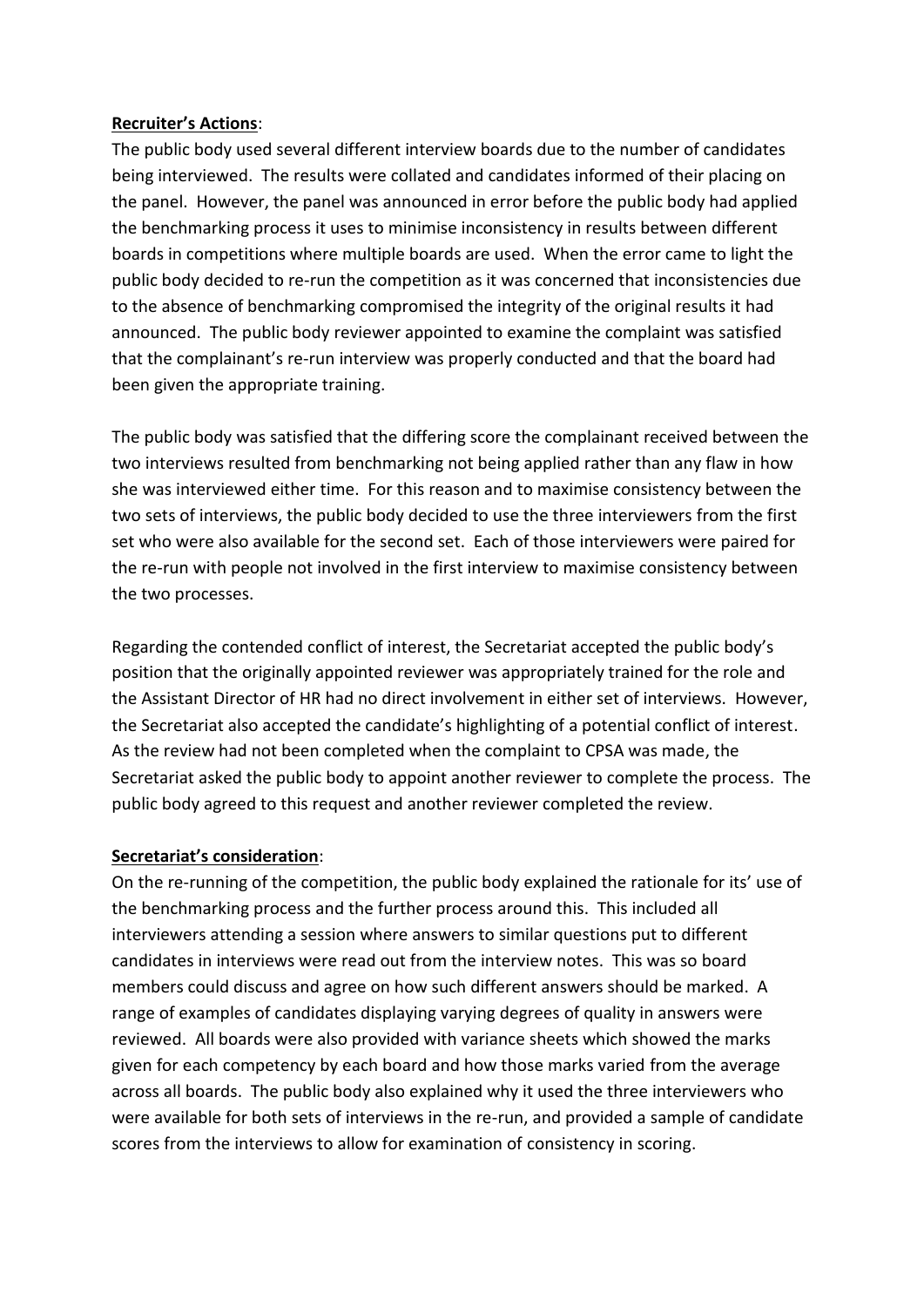The Secretariat analysed the documentation and the explanations provided, in particular the detail it provided on the benchmarking process and its reviewer's examination of the complainant's re-run interview. Having done so, the Secretariat is satisfied that the public body's decision to re-run the competition was reasonable and that the complainant's second interview was conducted in line with the Code of Practice. The Secretariat is also satisfied that it was reasonable for the public body to use the same interviewers who were available for both interview processes as there is no evidence in the records to support a conclusion that the fluctuation in the complainant's marks was as a result of a flaw in how her interviews were conducted. Regarding the contended potential conflict of interest, the Secretariat is satisfied that the appointment of a different reviewer was a reasonable response on the matter.

## **Decision**:

The Secretariat is satisfied that the decision to re-run the competition, the involvement of three interviewers in both processes, and the appointment of an alternative reviewer assessment were reasonable. Accordingly, no breach of the Code was found. While no breach of the Code was found, we made the following recommendations;

- The Commission agrees that it is appropriate that benchmarking should be applied in multi-board competitions. However, training for interview board members should be structured so that any inconsistency in results between different boards in the same competition should be kept to a minimum and staff training implemented to ensure that panels are only realised when it's appropriate to do so
- In future cases, the matter of potential or actual conflict on a reviewer's part should be considered before reviewers are appointed

## **Outcome**:

Following the recommendations made in the report, the following actions have been implemented by public body:

- A comprehensive suite of training material has been developed on facilitating a benchmarking session and creating a variance report; and this has been issued to all recruitment team members. Line managers are responsible for ensuring that all members of their team are aware of the importance of the benchmarking exercise and are comfortable in facilitating this stage of the selection process
- Additional checks have been put in place to ensure that all interview board members participating in a selection process have recently completed the mandatory training on the best practice approach to assessing, evaluating and scoring candidates. Board members who do not complete the training cannot sit on an interview board. For large campaigns where multiple boards are running concurrently, the interview training has been updated to include a section which covers the importance of, and the application of, the benchmarking process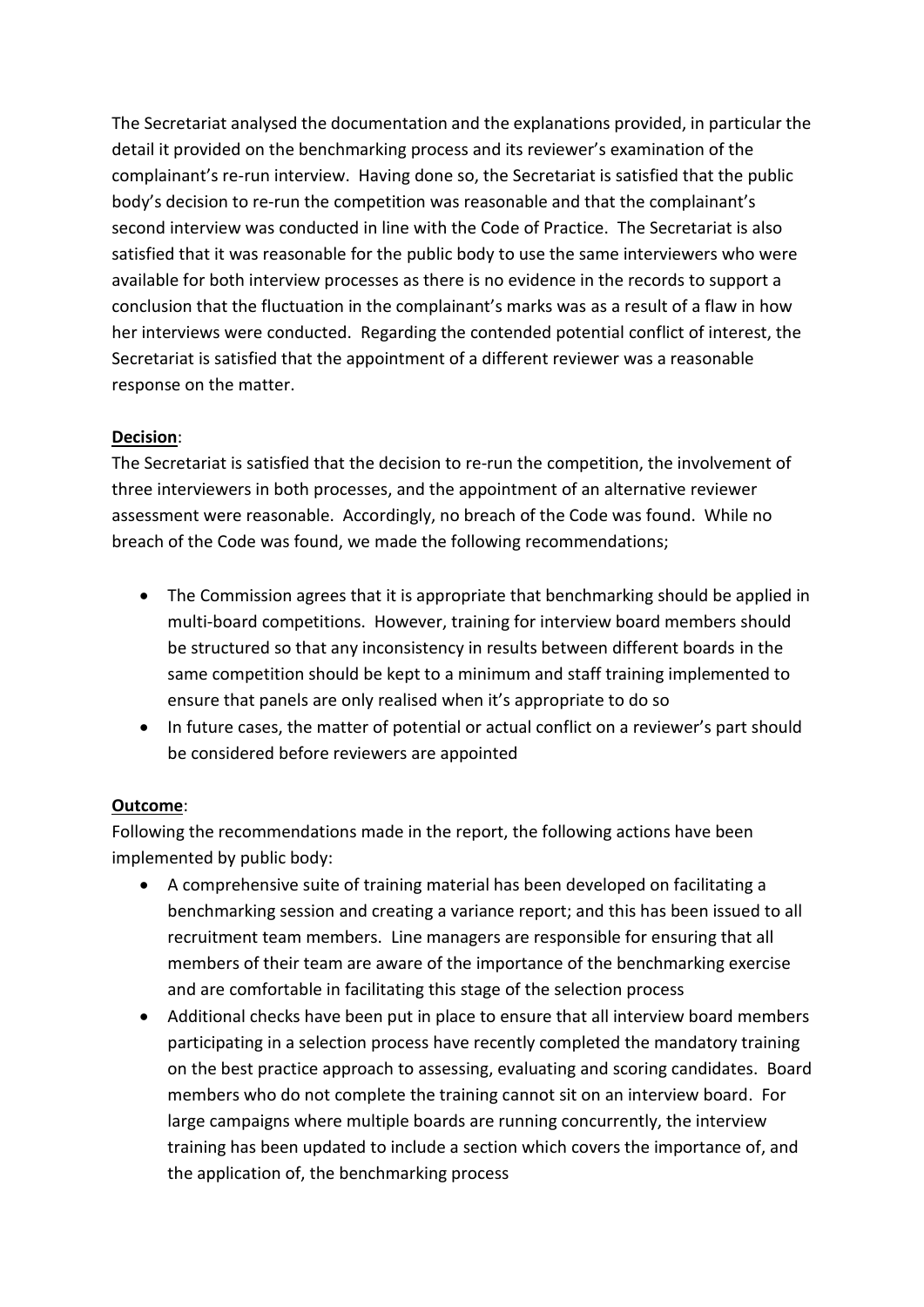- Skeleton schedule templates have been amended so that formal benchmarking sessions are scheduled as standard into all campaigns where more than one interview board is running concurrently. These sessions are used to review a range of examples of candidates displaying insufficient, sufficient, good or excellent evidence. The examples afford interview board members the opportunity to hear the evidence presented to the other boards and the scoring applied. The benchmarking sessions enable the board members and campaign manager to identify and address any inconsistencies in evaluating or scoring, and to maintain a consistent approach where equal marks are given for the same calibre of answer as measured against the behavioural indicators or against the ideal answers for questions on professional knowledge
- Campaign procedures have been updated to highlight the need for the completion and distribution of benchmarking reports on a daily basis. These reports give the board members a visual impression of the variances in the scoring patterns between each of the interview boards. All campaign leads have been informed that they must discuss the variance reports with each board and suggest appropriate actions where necessary if large variances in scoring occur. Guidelines on doing so have been included in the suite of training material developed
- An additional quality assurance mechanism has been implemented post-interview whereby the campaign lead is required to review the orders of merit awarded to successful candidates to ensure that there is equal representation of each interview board in the panel placings before results are issued
- An audit is now carried out on every campaign before the panel is handed over to the panel management team. This allows the line manager to identify any errors or omissions before results are issued and the panel goes live

As the Secretariat is satisfied that the above recommendations have been actioned, no further follow-up action is required.

# **Competition: Senior Environmental Health Officer**

## **Complaint**:

The candidate was told she was successful in the competition and was placed on a panel for appointments but was then told the competition was to be re-run. Following the rerun of interviews, the complainant placed significantly lower on the panel in comparison to the original panel. She complained that:

- 1. There was no consistency between her results from the original and the re-run interviews and the score he was awarded was unfairly low
- 2. The interviewers did not question the full extent of the candidate's examples which clearly demonstrated all of the required competencies which raised questions of the training, qualifications and competence of the interviewers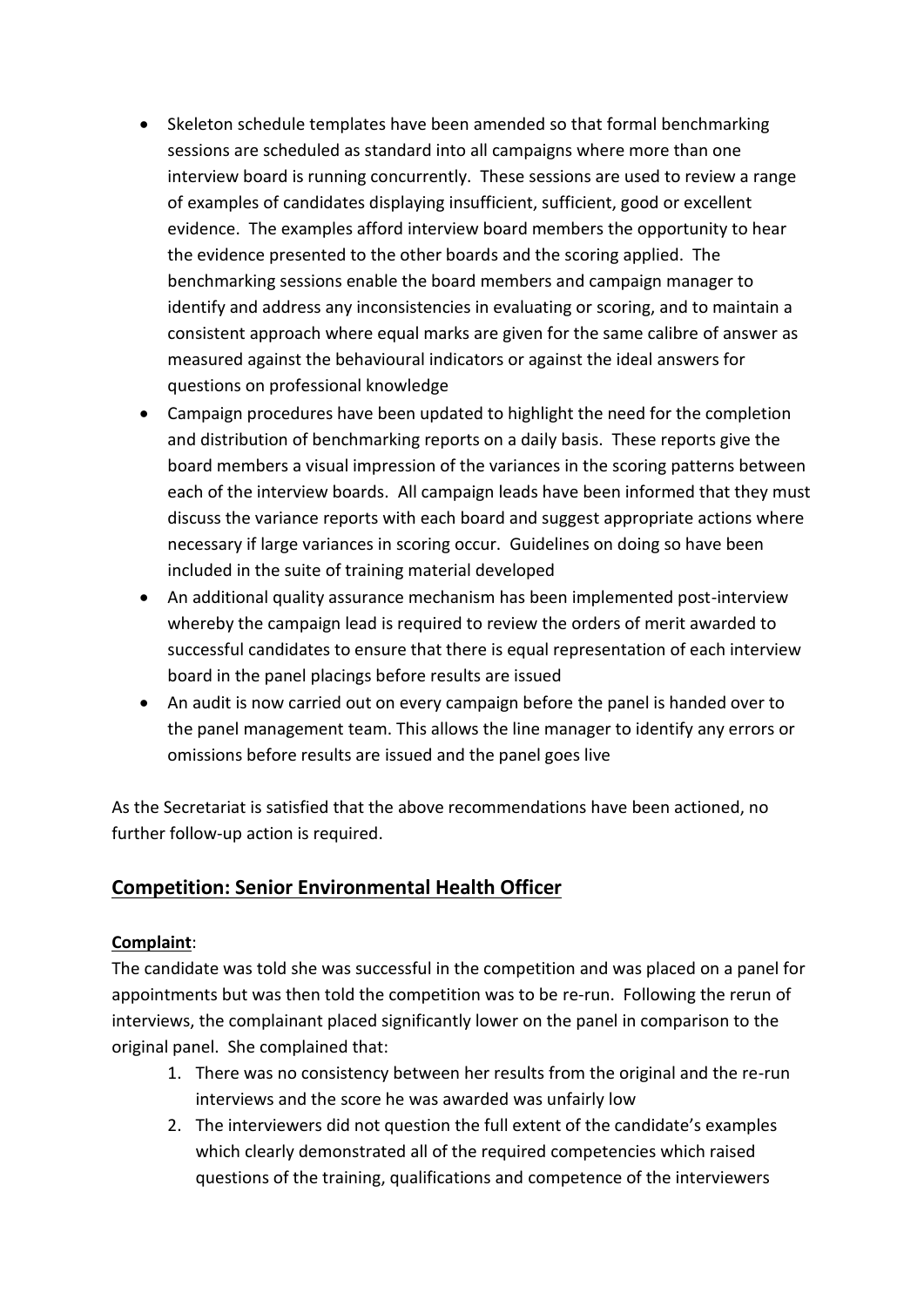## **Recruiter's Actions**:

The public body used several different interview boards due to the number of candidates being interviewed. The results were collated and candidates informed of their placing on the panel. However, the panel was announced in error before the public body had applied the benchmarking process it uses to minimise inconsistency in results between different boards in competitions where multiple boards are used. When the error came to light the public body decided to re-run the interviews for the competition as it was concerned that inconsistencies due to the absence of benchmarking compromised the integrity of the original results it announced. The public body reviewer appointed to examine the complaint was satisfied that the complainant's re-run interview was properly conducted and that the board had been given the appropriate training.

#### **Secretariat's consideration**:

On the re-running of the competition, the public body explained the rationale for its use of the benchmarking process and described the process it uses in doing so in detail. This included all interviewers attending a session where answers to similar questions put to different candidates in interviews were read out from the interview notes. This was so that board members could discuss and agree on how such different answers should be marked. A range of examples of candidates displaying varying degrees of quality in answers were reviewed. All boards were also provided with variance sheets which showed the marks given for each competency by each board and how those marks varied from the average across all boards.

The Secretariat analysed the documentation and the explanations provided by the public body, in particular the detail it provided on its benchmarking process and its reviewer's examination of the complainant's re-run interview. Having done so, the Secretariat is satisfied that the public body decision to re-run the competition was reasonable and that the complainant's second interview was conducted consistent with the Code of Practice.

## **Decision**:

The Secretariat is satisfied that the decision to re-run the competition and the way the complainant's second interview was conducted were reasonable. Accordingly, no breach of the Code is found. While no breach of the Code was found, we made the following recommendation to the public body:

 The Commission agrees that it is appropriate that benchmarking should be applied in multi-board competitions. However, training for interview board members should be structured so that any inconsistency in results between different boards in the same competition should be kept to a minimum and staff training implemented to ensure that panels are only realised when it's appropriate to do so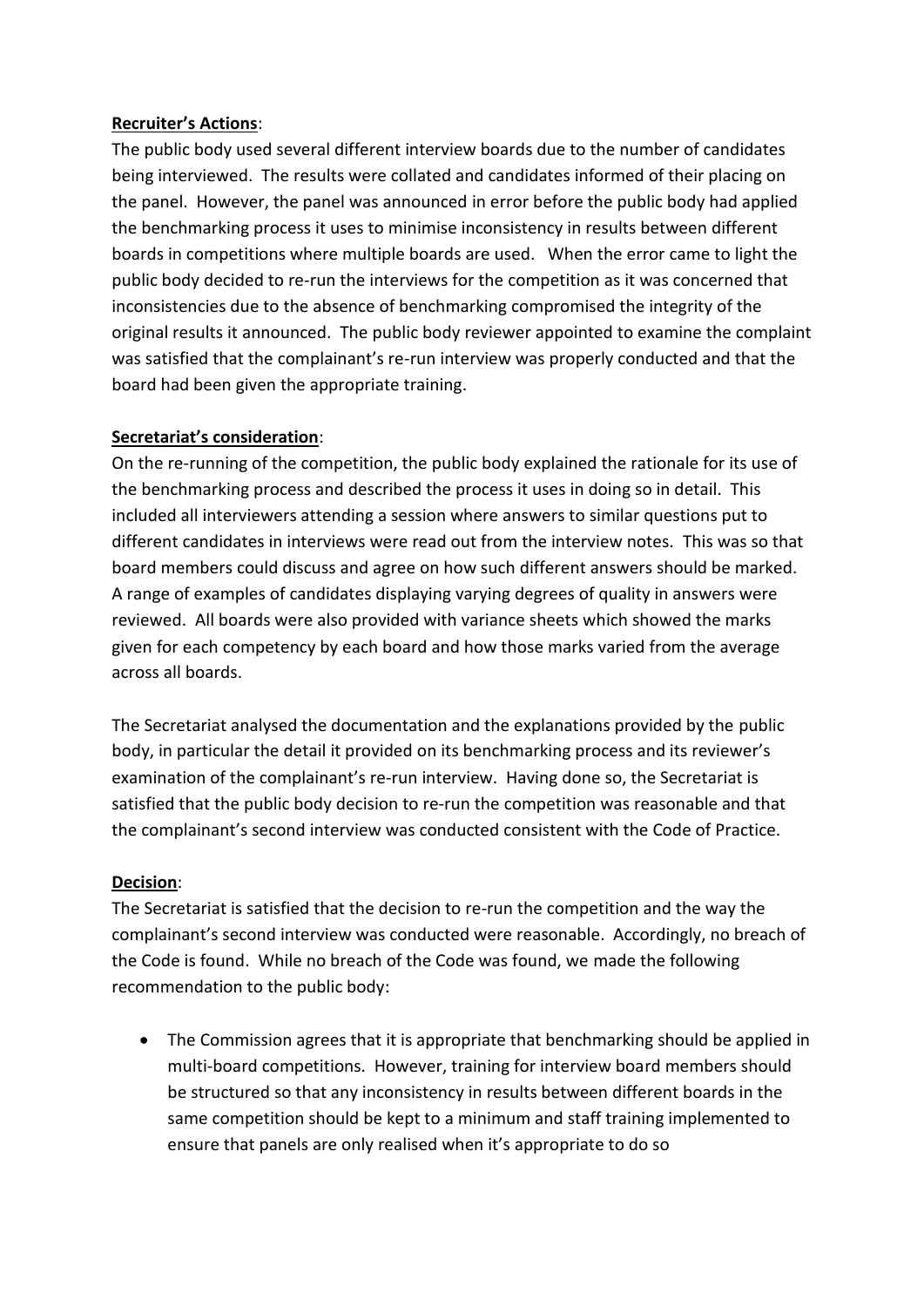## **Outcome**:

Following the recommendations made in the report, the following actions have been implemented by public body:

- A comprehensive suite of training material has been developed on facilitating a benchmarking session and creating a variance report; and this has been issued to all recruitment team members. Line managers are responsible for ensuring that all members of their team are aware of the importance of the benchmarking exercise and are comfortable in facilitating this stage of the selection process
- Additional checks have been put in place to ensure that all interview board members participating in a selection process have recently completed the mandatory training on the best practice approach to assessing, evaluating and scoring candidates. Board members who do not complete the training cannot sit on an interview board. For large campaigns where multiple boards are running concurrently, the interview training has been updated to include a section which covers the importance of, and the application of, the benchmarking process
- Skeleton schedule templates have been amended so that formal benchmarking sessions are scheduled as standard into all campaigns where more than one interview board is running concurrently. These sessions are used to review a range of examples of candidates displaying insufficient, sufficient, good or excellent evidence. The examples afford interview board members the opportunity to hear the evidence presented to the other boards and the scoring applied. The benchmarking sessions enable the board members and campaign manager to identify and address any inconsistencies in evaluating or scoring, and to maintain a consistent approach where equal marks are given for the same calibre of answer as measured against the behavioural indicators or against the ideal answers for questions on professional knowledge
- Campaign procedures have been updated to highlight the need for the completion and distribution of benchmarking reports on a daily basis. These reports give the board members a visual impression of the variances in the scoring patterns between each of the interview boards. All campaign leads have been informed that they must discuss the variance reports with each board and suggest appropriate actions where necessary if large variances in scoring occur. Guidelines on doing so have been included in the suite of training material developed
- An additional quality assurance mechanism has been implemented post-interview whereby the campaign lead is required to review the orders of merit awarded to successful candidates to ensure that there is equal representation of each interview board in the panel placings before results are issued
- An audit is now carried out on every campaign before the panel is handed over to the panel management team. This allows the line manager to identify any errors or omissions before results are issued and the panel goes live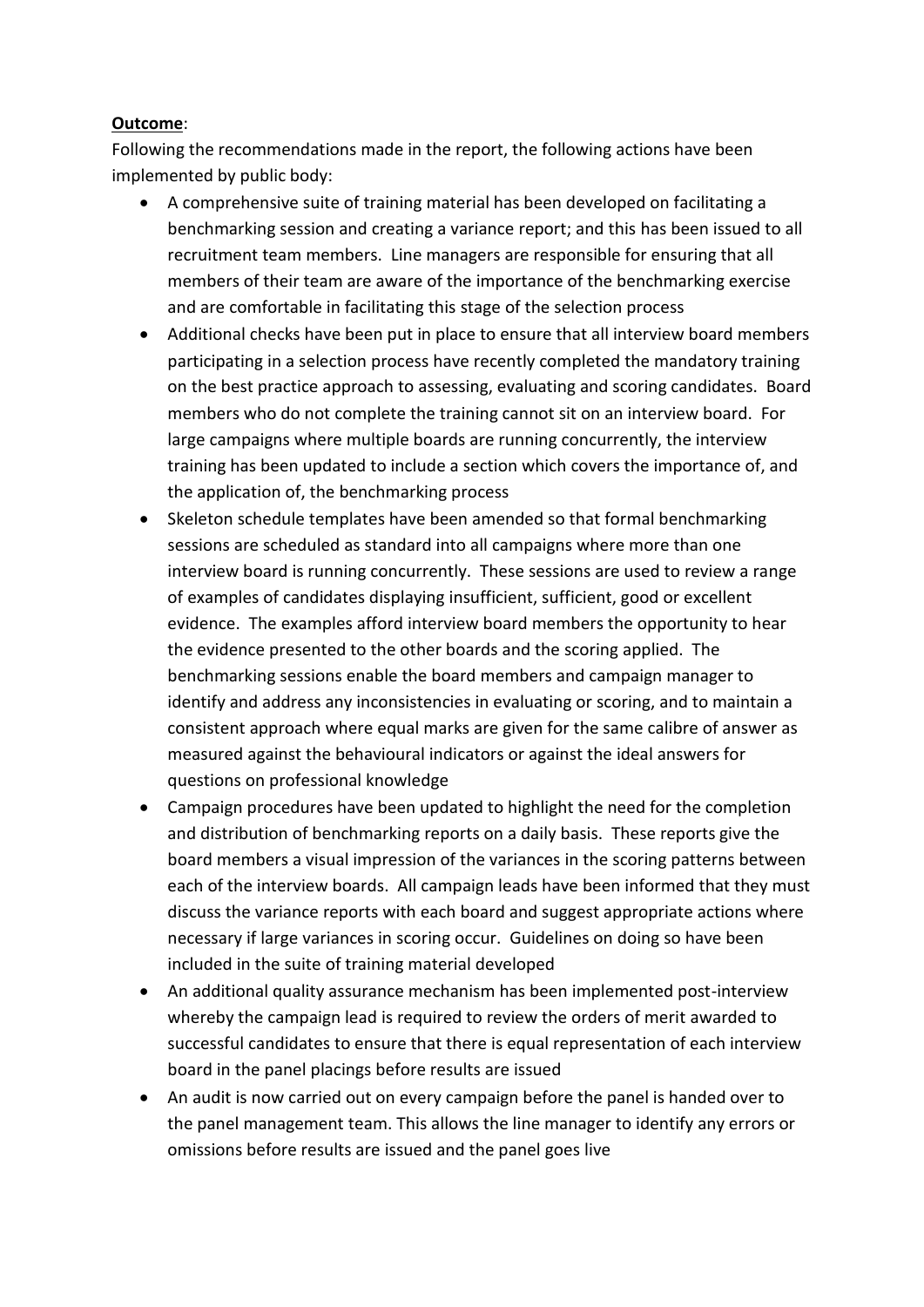As the Secretariat is satisfied that the above recommendations have been actioned, no further follow-up action is required.

# **Competition: Grade IV Disability Services**

## **Complaint**:

The candidate submitted an expression of interest for a post in April 2020. He was successful in the competition and progressed to pre-appointment clearance. During the course of the clearance stage he included information about his disability and submitted details of required accommodations at work. After five months of occupational health assessments and correspondence with the recruiter, he received notification of the retraction of the job offer, on 7 October 2020. The complainant alleges that both the process and the delays encountered constitute breaches of the Code of Practice. Specifically, he alleges that:

- 1. There was a lack of communication throughout the pre clearance stage which took five months to complete and the procedures followed during this process were unfair to him
- 2. The communication he received about the retraction of the job offer on 7 October 2020 did not give a clear explanation or justification for the retraction of the post
- 3. It was unfair to place responsibility on him as a candidate to contact service managers regarding whether or not positions offered to him were suitable with regard to the particular accommodations he needed arising from his disability
- 4. His Section 8 review was not conducted fully and had short comings

## **Recruiter's Actions**:

The complainant expressed an interest in the post and successfully placed highest in the order of merit. He confirmed his wishes to proceed to pre-employment clearance stage. During the clearance/contracting stage of the process, the complainant had to receive an occupational health clearance. He also submitted a letter outlining accommodations that he would require in order to be able to work comfortably in the office.

The public body reviewed the specified accommodations and worked on assessing the feasibility in meeting the candidate's requirements. Over the course of summer, the public body investigated the suitability of the designated workplace and the works needed to be carried out to accommodate the candidate. Potential solutions were discussed including the candidate working from home while works could be carried or a change of location for the candidate to work in. However, it was agreed that the position required onsite attendance and the age of the building would require major works which would could not be provided within budget constraints. A suitable alternative building could not be satisfactorily found either. In the meantime, the candidate had agreed a provisional start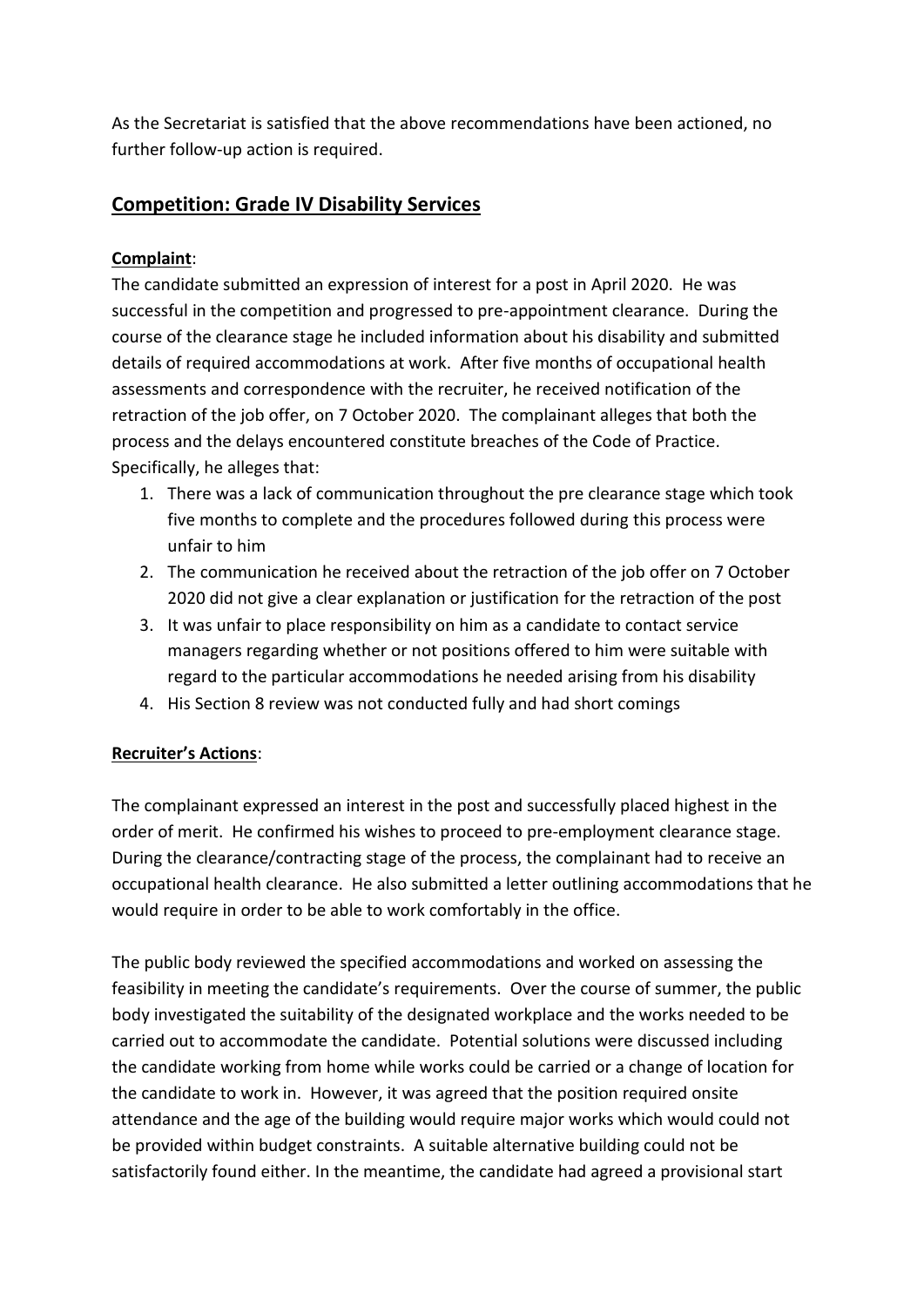date of the 4 August. The candidate had been informed that he should not give notice to his current employer as the position would not be official until the contract had been signed by both parties. Having determine that it was not viable to appoint the candidate, they informed the candidate of the decision in October.

A Section 8 review was requested to the public body, but no breach of the Code was found.

#### **Secretariat's consideration**:

As part of our examination of this case, we contacted the public body and requested the following;

- Copies of all correspondence with the complainant
- Copies of all correspondence in relation to occupational health checks
- Copies of all correspondence in relation to Section 8 review
- Comment on and/or provide business case used as a base for the decision to retract job offer

We reviewed the correspondence between the public and the complainant, as well as, the correspondence internally in trying to source suitable accommodation for the complainant. We also examined the findings from the formal Section 8 review. We found that the public body made efforts to accommodate the needs of the candidate and explored several avenues in order to facilitate the appointment. We were informed that, after months of trying to find suitable facilities, it was deemed unattainable, as the size of the works needed on the site and the lack of budget for the works made it impossible for them to complete. We established that other sites had been examined and no other viable site could be located either. We note that this is a very disappointing outcome for the complainant, but we accept that the public body made very significant efforts to accommodate his needs. The offer of the position and a provisional start date had been agreed. However, it was noted to the complainant in previous correspondence, that this did not guarantee the job as a full suite of satisfactory clearances needed to be confirmed and the contract had been signed by both parties.

While it is acknowledged that the public body made considerable efforts to accommodate the needs of the candidate, the Commission does not consider that appropriate efforts were made to keep the candidate updated on any developments. The Commission expects regular and meaningful communication with candidates providing explanation of any delays when and if they occur.

## **Decision**:

We are not satisfied with the lack of communication in relaying information and updates to the complainant. The complainant had to keep following up for information on the delays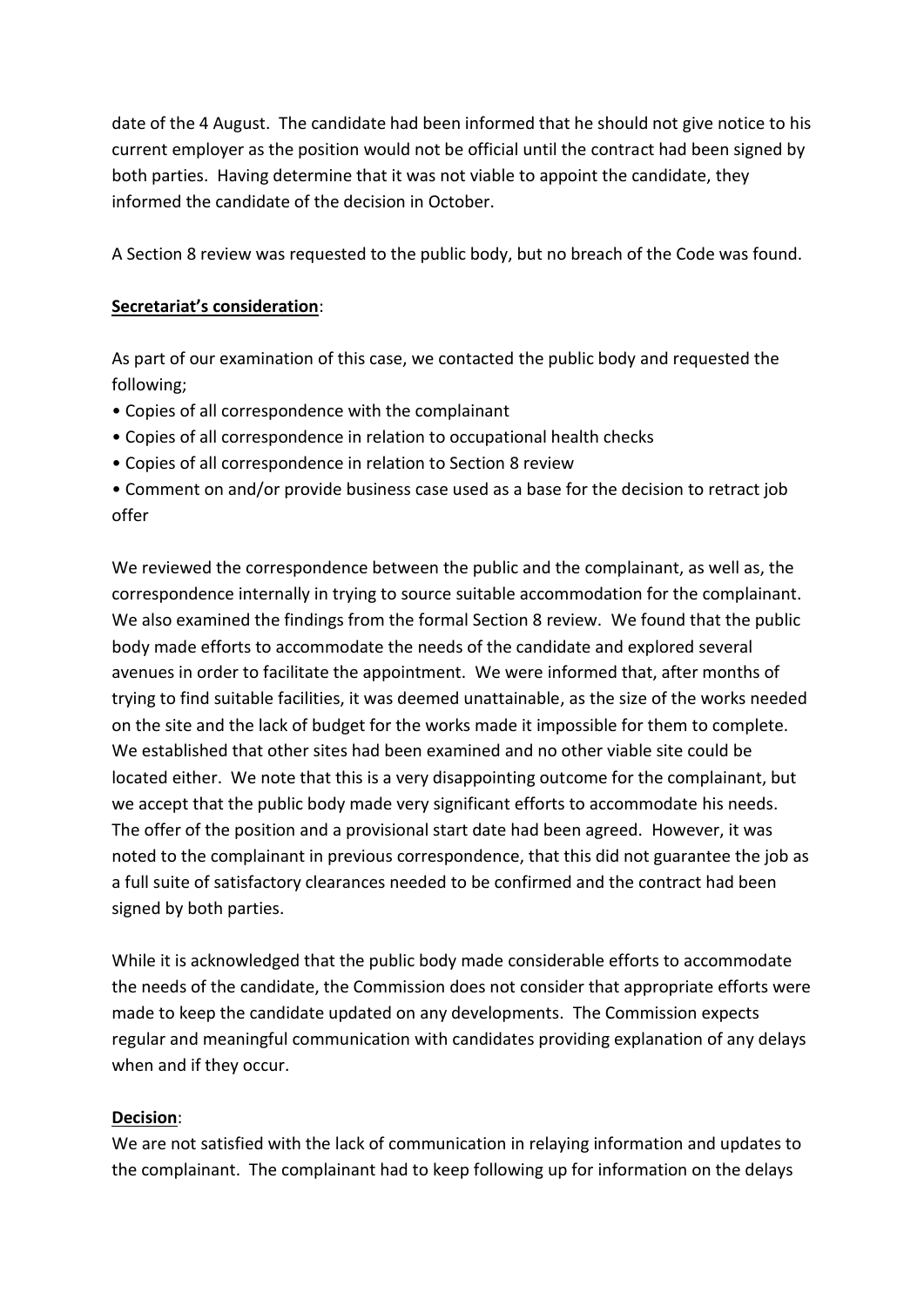before receiving notification that the offer was being retracted. We feel this was unfair to the complainant as he had come first on the order of merit, accepted the position and agreed a provisional start date. We find that the public body should have stayed in communication with the complainant and offered periodic updates, as well as, enable the candidate to make inputs or help with the accommodation needs.

The Section 8 review conducted by the body does not address the fact that the complainant was not updated regularly on the progress of his appointment. It also did not examine the timeliness of the process and the inconvenience and upset to the complainant.

Having examined them, our view on public body's actions are as follows:

- 1. We do not find that the public body breached the Code of Practice in retracting the offer and reinstating the candidate back on the panel however the complainant has been signposted to the Office of the Ombudsman if he wishes to make a complaint under the Disability Act
- 2. We find that the lack of communication from the public body to the complainant to be a breach of the Code of Practice, as per Principle 5 of the Code, which states, 'transparency in the appointment process and the openness with which candidates are dealt by office holders will enhance candidate confidence. Open and active communication on the process and the basis for assessment is essential'
- 3. We are also not satisfied that the Section 8 review conducted internally addressed the candidate's complaint in relation to communication and timeliness
- 4. We have resolved that a breach occurred and have recommendations to be followed up on

The Commission recommends that for future competitions where an offer to accept a position is sent to a candidate, the public body follows up to determine what occupational health checks need to be carried out and what accommodation requires are needed by the candidate from the outset. No start date or contract offer should be made until the public body are sure the candidate can be catered for. The public body should continue to do work in the background on securing the right accommodation and should periodically update the candidate on what is being done. This is to give the candidate an opportunity to add their own input.

## **Outcome**:

Following the recommendations made in the report, the following actions have been implemented by public body:

 A change to standard operating processes has been made to now include a more regular review of the status of candidates during the Occupational Health Assessment stage, to ensure that where undue delays are experienced or